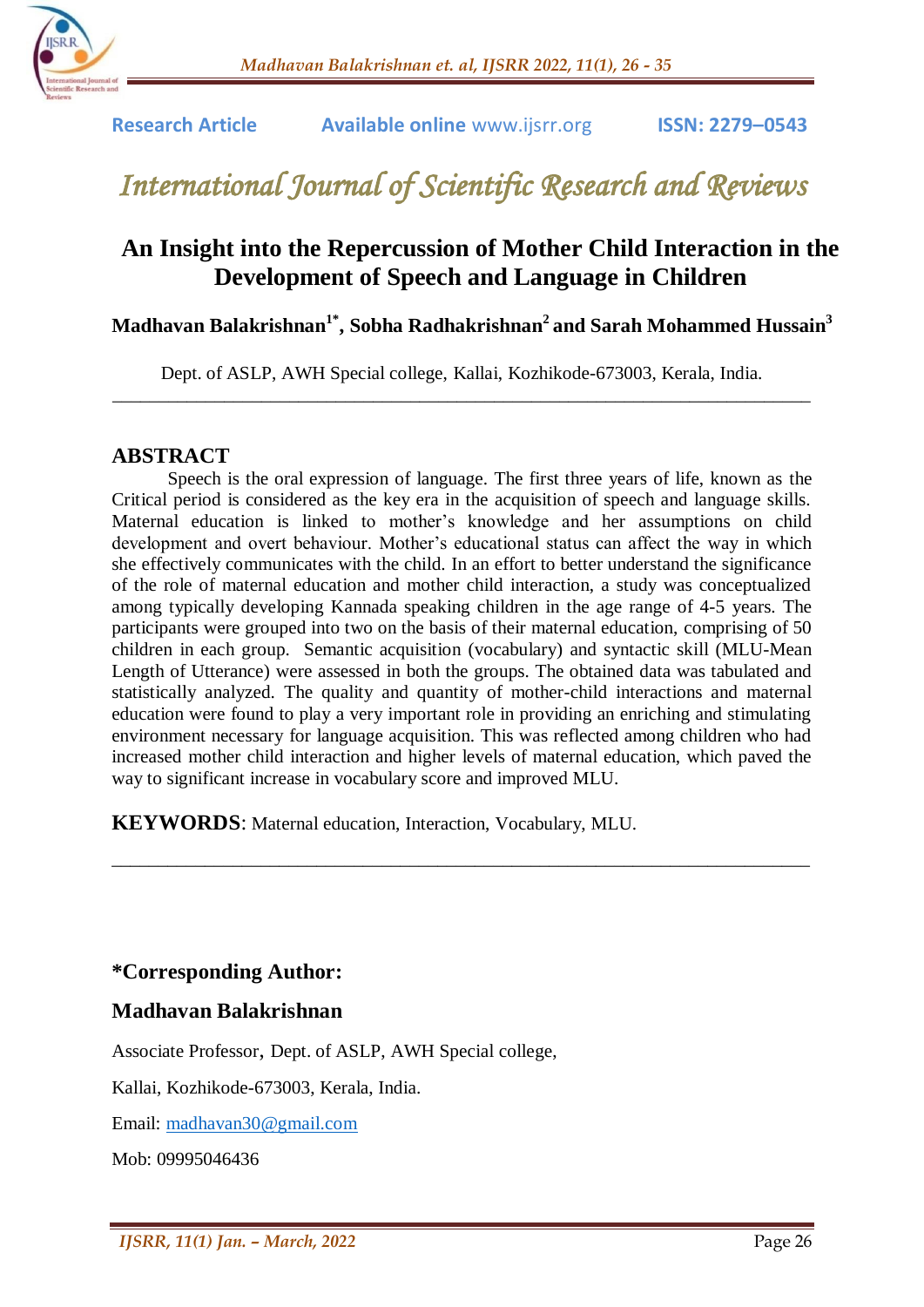#### **INTRODUCTION**

Communication refers to the sending and receiving of messages, information, ideas, or feelings as per Hulit and Howard, 2002. It is a comprehensive term which comprises the physical production of speech, symbolic nature of language and any behaviour or action that devolves a message.

According to Hulit and Howard, 2002, speech is the oral expression of language. Bloom in 1988 stated that language is a code whereby ideas about the world are represented through a conventional system of arbitrary signals for communication.

The first three years of life, known as the Critical period is considered as the key era in the acquisition of speech and language skills, in which there is rapid development and maturation of the brain. These skills evolve elatedly when the child is consistently exposed to other people's speech and language. Inadequate exposure to language during the critical period paves the way to inapt acquisition of language.

The speech and language contributed by the people surrounding the child's environment plays a vital role on their language development. A myriad of factors attributes to the child/infant's language development such as the parental education level especially maternal, the extent and nature of language spoken to the child, the socio-economic status  $(SES)$  of the immediate family members including family income and race or ethnicity<sup>1,2,3</sup>.

Research proposes that family income and parental educational level significantly contribute to language development than race or ethnicity. Studies provide notably large evidence that maternal education attributes to the variations in the environmental and language experiences of children<sup>4</sup>. Language development in children is a result of their interaction with their parents, siblings, and people in their immediate surroundings. Maternal education plays an important part in developing the child's language, cognition and academics<sup>5</sup>. Maternal education is connected to mother's knowledge and assumptions about child development and overt behavior<sup>6</sup>. It could therefore, be hypothesized that a mother's educational status can affect the way in which mother effectively communicates with the child  $7,8$ .

 Vocabulary is the body of words used in a particular language. A 20-year old longitudinal study conducted by Beitchman, et al in 2009 on the development of vocabulary in children from young age to early adulthood revealed that children who had exhibited language difficulty at 5 years of age, continued to exhibit language difficulty even at 25 years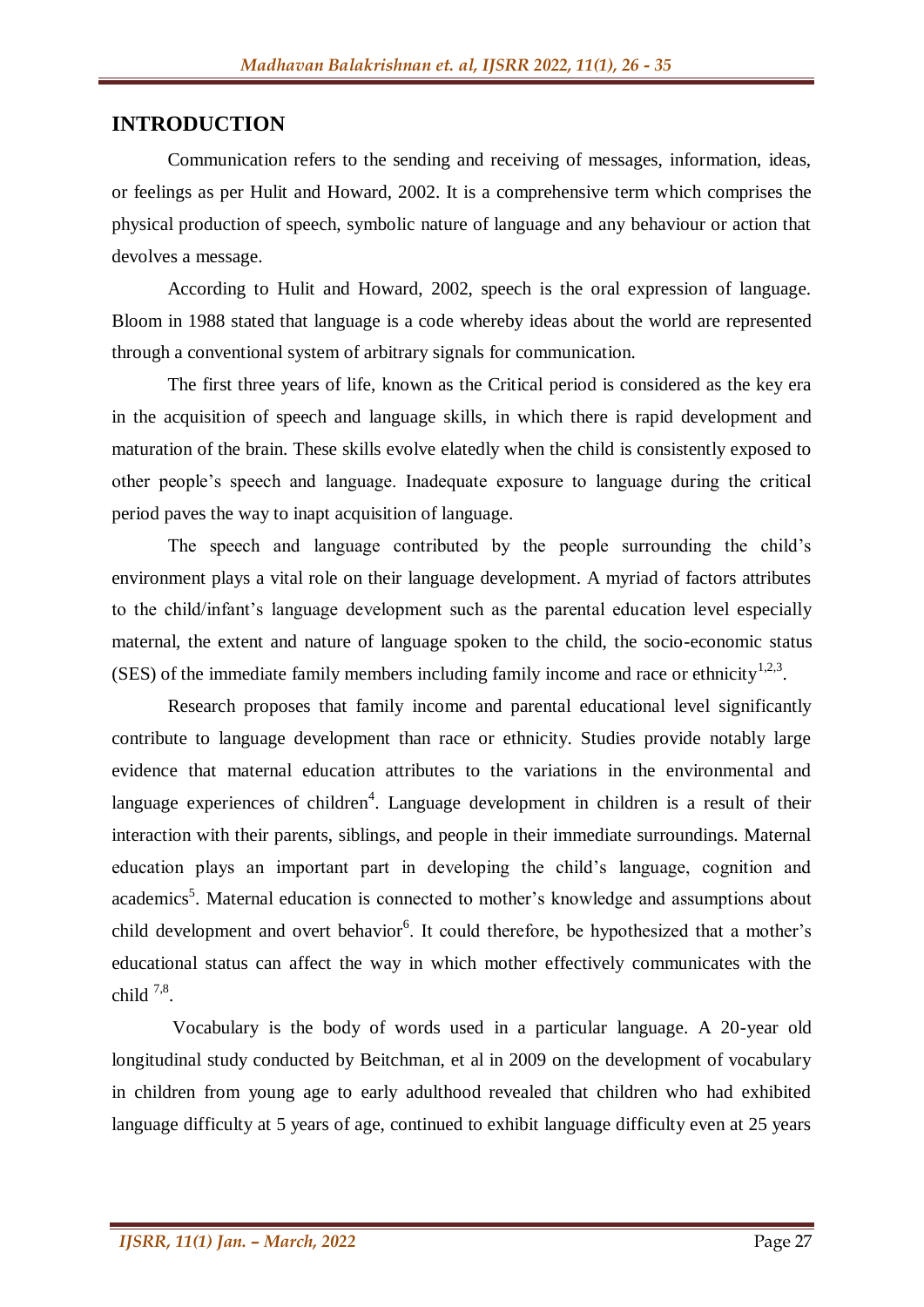of age<sup>9</sup>. Hence, there is a strong relationship between early vocabulary knowledge and language outcomes later in life.

There is a paucity of research data in India illustrating a correlation between a child's speech and language development and maternal education. Further extensive studies are needed to understand this correlation in an Indian setup which could in turn help in early diagnosis and counseling of children with speech and language disorders. The aim of the study was to evaluate the correlation between mother-child interactions and maternal education in the development of speech and language skills in children.

Every mother's interaction with their child plays a very important role in the development of child's speech and language skills. Maternal education has been found to correlate with a child's acquisition of language skills. Children whose mothers have only a high school diploma or basic primary education demonstrate lower scores on narrative and vocabulary language assessments. In contrast, children whose mothers have a minimum of a graduate degree or higher have been found to score better on narrative and vocabulary assessment  $3,10,11$ . It is estimated that a four-year-old child from a family of graduates would have heard an average of 45 million words, while a child from non-graduate parents would have only heard 13 million words. Quality and quantity of vocabulary knowledge has a close relationship with verbal input early in life. Another analysis on the quantity and quality of mother's language input was examined by Meredith L Rowe in 2012 in 50 parent-child pairs to determine important maternal factors contributing to the development of children's vocabulary skill across the phase of early development. They asserted that maternal education contributes significantly to child's vocabulary<sup>12</sup>. Rice ML, Zubrick SR, Taylor CL, Hoffman L, Gayan J, 2018 summarized in their study of 1,255 twins at four and six years of age, that children of mothers with higher levels of education had higher scores across multiple outcome measures (vocabulary and grammar) $^{13}$ .

#### **MATERIALS & METHOD**

The methodology was designed to assess the influence of maternal education on the development of child's language. The Subjects included in this study were typically developing children within the ages 4 to 5 years with normal speech and language skills, speaking Kannada as their first language. Children were grouped into two on the basis of their maternal education, comprising of 50 children in each group. A cross-sectional design along with a non-probability sampling procedure was employed in order to assess the language abilities.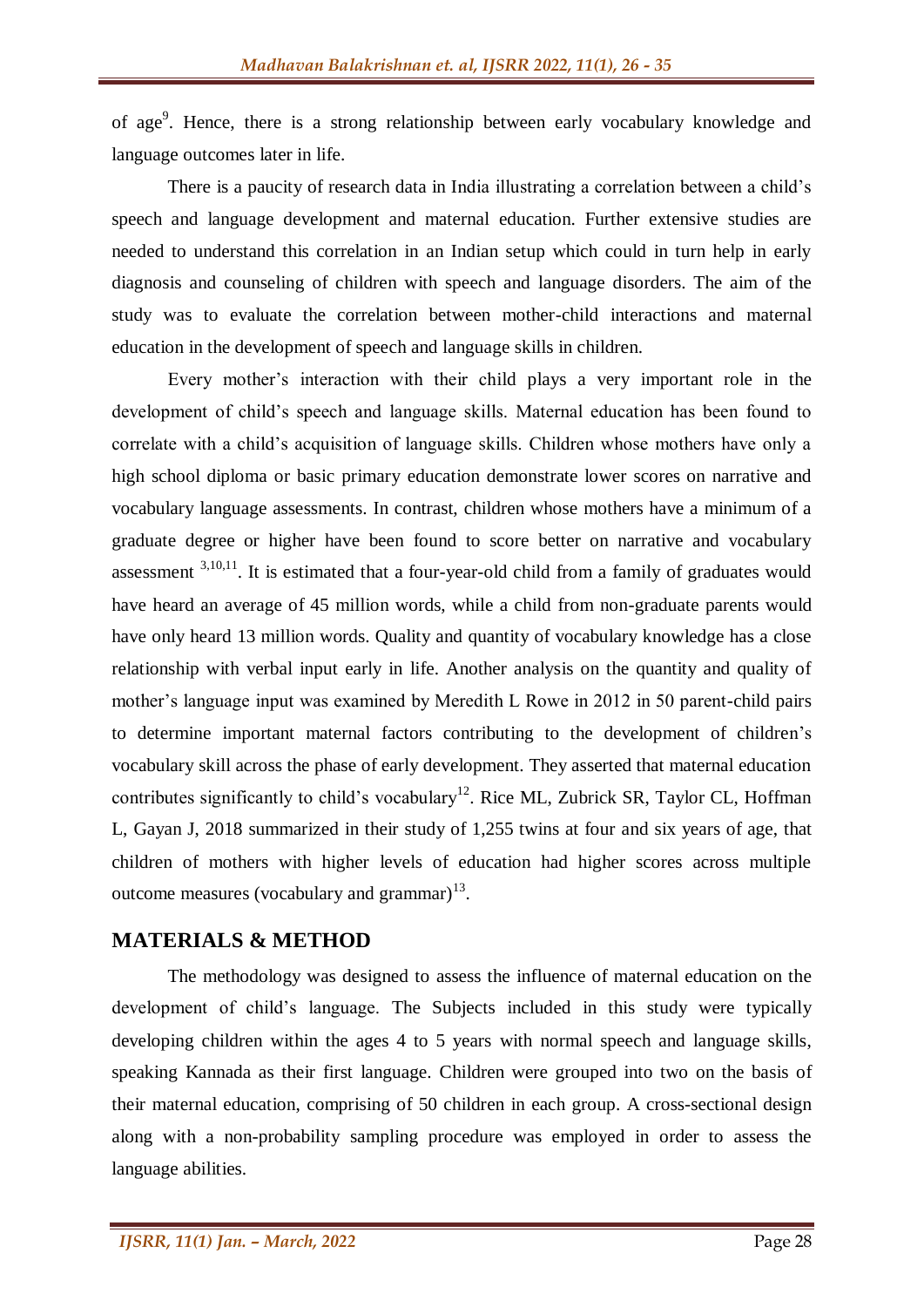### *Key emphasis on:* -

1. Assessing the semantic acquisition (vocabulary) and their syntactic skill (MLU) in Kannada language among children of 4 to 5 years of age whose mothers have studied up to high school.

2. Assessing the semantic acquisition (vocabulary) and their syntactic skill (MLU) in Kannada language among children of 4 to 5 years of age whose mothers have a minimum of college degree.

The children were selected from urban schools (kindergarten, play school, and private pre-primary schools) and rural government schools. The information pertaining to maternal education, mother's working hours and the quality and quantity of maternal stimulation were collected through a questionnaire that was prepared and appropriately validated.

A Picture vocabulary test was developed using Kannada textbooks recommended by Karnataka State Board. Test material consisted of 30 picture cards, having 4 pictures (line drawings) in each card and were validated by 3 Kannada teachers and 3 speech language pathologists. The test was administered for each child separately in a single session of 45 minutes in Kannada language. Children were shown one set of pictures at a time from picture vocabulary test and the examiner expressed one word for the corresponding target picture. Child was expected to point at the picture for that particular word as told by the examiner. General conversation was carried out with all the children to elicit open ended responses to assess MLU. All responses were noted down in a note pad and video recorded.

# **SCORING AND ANALYSIS**

The testing involved assessing two language skills: semantics (vocabulary) and syntax (MLU).

A score of "1" was given for every correct response and a "0" for incorrect response. Total score given of the picture vocabulary test was 30.

MLU was calculated using the formula: Total number of morphemes

Total number of utterances

The obtained data was tabulated and was subjected to statistical analysis using SSPS 18.0 version. Mean scores and standard deviations were obtained for both vocabulary and MLU. The two groups comprising of maternal education up to high school and maternal education of minimum college degree were compared. t-test was used to find the difference between both the groups.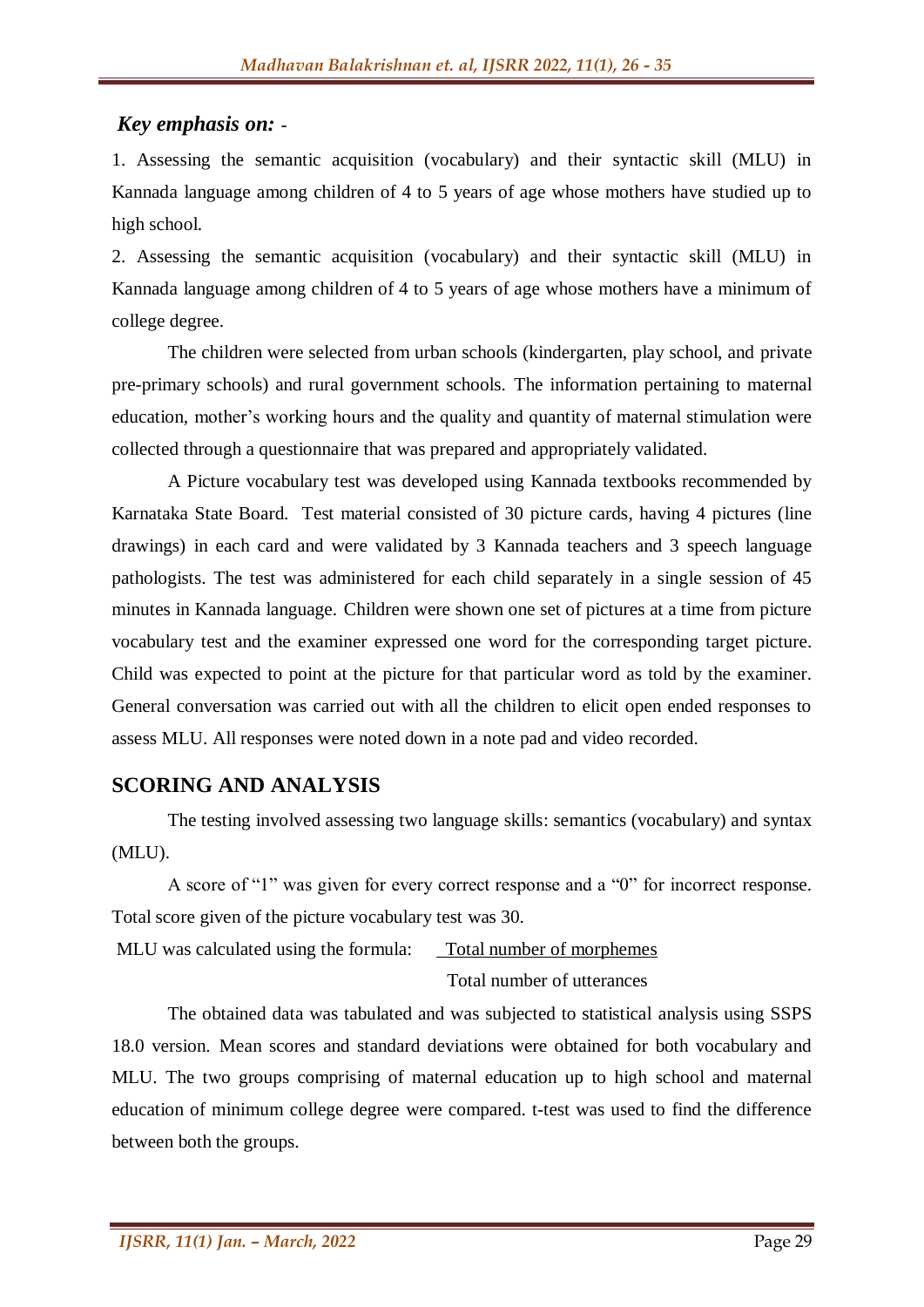#### **RESULTS AND DISCUSSION**

T-test was administered to check the mean difference between the two groups for picture vocabulary test. The results of the Independent sample t test indicated a significant difference in vocabulary (**p < 0.05**) between children in **group1** (children belonging to group whose mothers have studied only up to high school) and children in **group 2** (children belonging to group whose mothers have a minimum of college degree). Children in **group 2** had a mean vocabulary score of 26.06 comparatively more than those in **group 1** with scores of 24.44, which was significant statistically (p=0.008).

| <b>Groups</b>      | N        | <b>Mean</b><br><b>Vocabulary</b><br>scores | <b>SD</b>      | "t"      | p value |
|--------------------|----------|--------------------------------------------|----------------|----------|---------|
| Group 1<br>Group 2 | 50<br>50 | 24.44<br>26.06                             | 3.418<br>2.494 | $-2.707$ | 0.008   |
|                    |          |                                            |                |          |         |

Table 1.1 Mean scores of vocabulary of group 1 and group 2



Fig 1.1 Graphical representation of comparison of mean scores of picture vocabulary test between group 1 and

group 2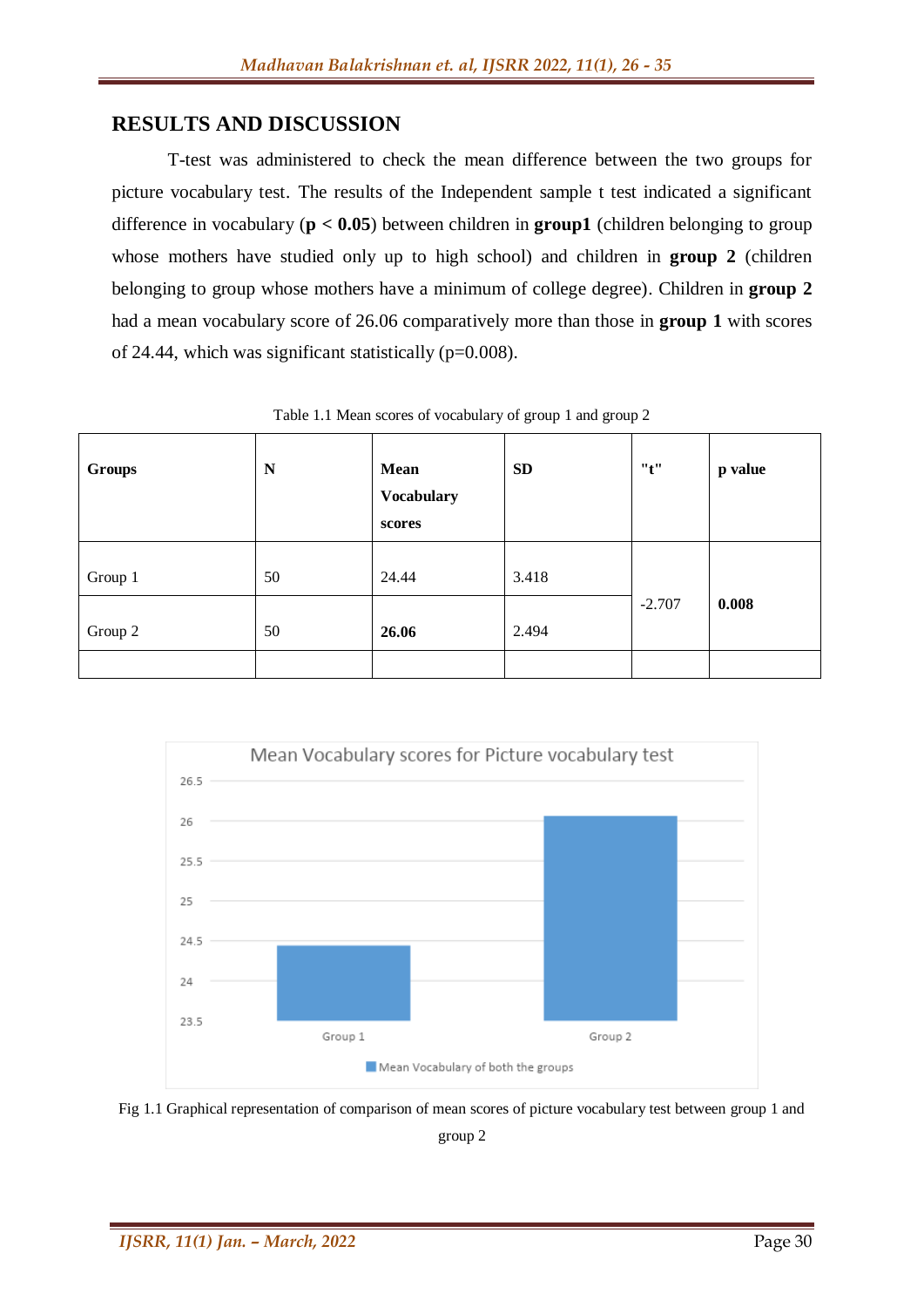It was noted that children from urban schools, whose maternal education was high, used rare and various types of words along with abstract utterances, leading to greater vocabulary scores<sup>12</sup>. On the contrary, children from rural schools, whose maternal education were up to high school exhibited less knowledge about concepts such as various lexical categories as assessed using picture vocabulary test. This finding can be supported by a study done by Manhas who states these differences could be attributed to the differences in teaching aids, amenities as well as the provision of fewer opportunities to encourage their creativity and intellectual growth in these set ups compared to urban set ups which stimulate the overall (motor, cognitive, linguistic, social, and creative) development of the child  $^{14}$ .

Independent t-test was administered to check the difference in mean length of utterance between group 1(children whose mothers have studied only up to high school) and group 2 (children whose mothers have a minimum of college degree). Children in group 2 had a mean MLU scores of **4.730**, a bit more than **4.400** seen in group 1, however there was no much statistical difference in the scores.

| <b>Groups</b> | N  | <b>Mean MLU</b><br>scores | <b>SD</b> | "t"      | p value |
|---------------|----|---------------------------|-----------|----------|---------|
| Group 1       | 50 | 4.400                     | 0.903     | $-1.897$ | 0.061   |
| Group 2       | 50 | 4.730                     | 0.334     |          |         |

Table 1.2 Mean scores of MLU of group 1 and group 2



Figure 1.2- Graphical representation of comparison of MLU scores between group 1 and group 2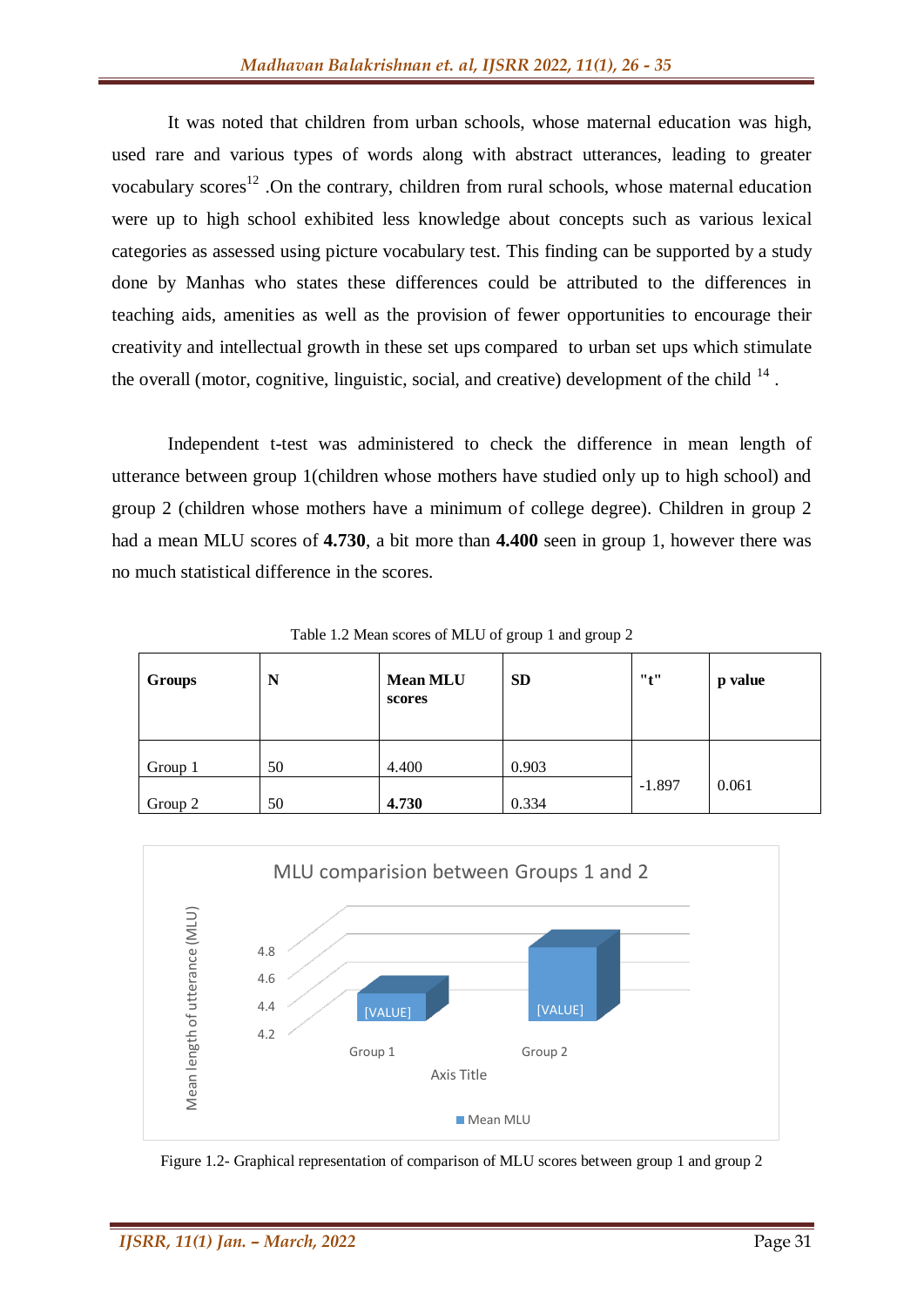The results revealed similarity in syntactic skills (MLU) between both the groups. The raw scores for MLU between both the groups revealed some differences although not statistically significant. Various studies support this finding. Another study of MLU in 306 children ages 3 to 9 with SLI (170 children) and without SLI (136 children) found no evidence of an advantage in MLU growth for the children of higher educated mothers)<sup>15</sup>. Children's acquisition of grammar, in the metrics of MLU in early childhood, appears to be unaffected by maternal education levels<sup>16</sup>. This is consistent with the observation that young children around the world, across diverse levels of maternal education, acquire their native languages usually without explicit teaching.

Mothers who spent more time with their child have demonstrated a better score in picture vocabulary test. This finding is same for all children of group 1 (children whose mothers have studied only up to high school) and group 2 (children s whose mothers have a minimum of college degree). Children whose mother had spent more than 5 hours had comparatively better vocabulary scores of **26.34** than who had spent less time. (**p<0.023**).

| <b>Hours</b> spent<br>with child<br>after work | N  | <b>Mean</b><br>vocabulary<br>scores | <b>Std.deviation</b> |          | p value |
|------------------------------------------------|----|-------------------------------------|----------------------|----------|---------|
| Less than 5<br>hours                           | 71 | 24.80                               | 3.124                |          | 0.023   |
| More than 5<br>hours                           | 29 | 26.34                               | 2.742                | $-2.317$ |         |

Table 1.3 Relationship between number of hours mothers spend with child and child's

vocabulary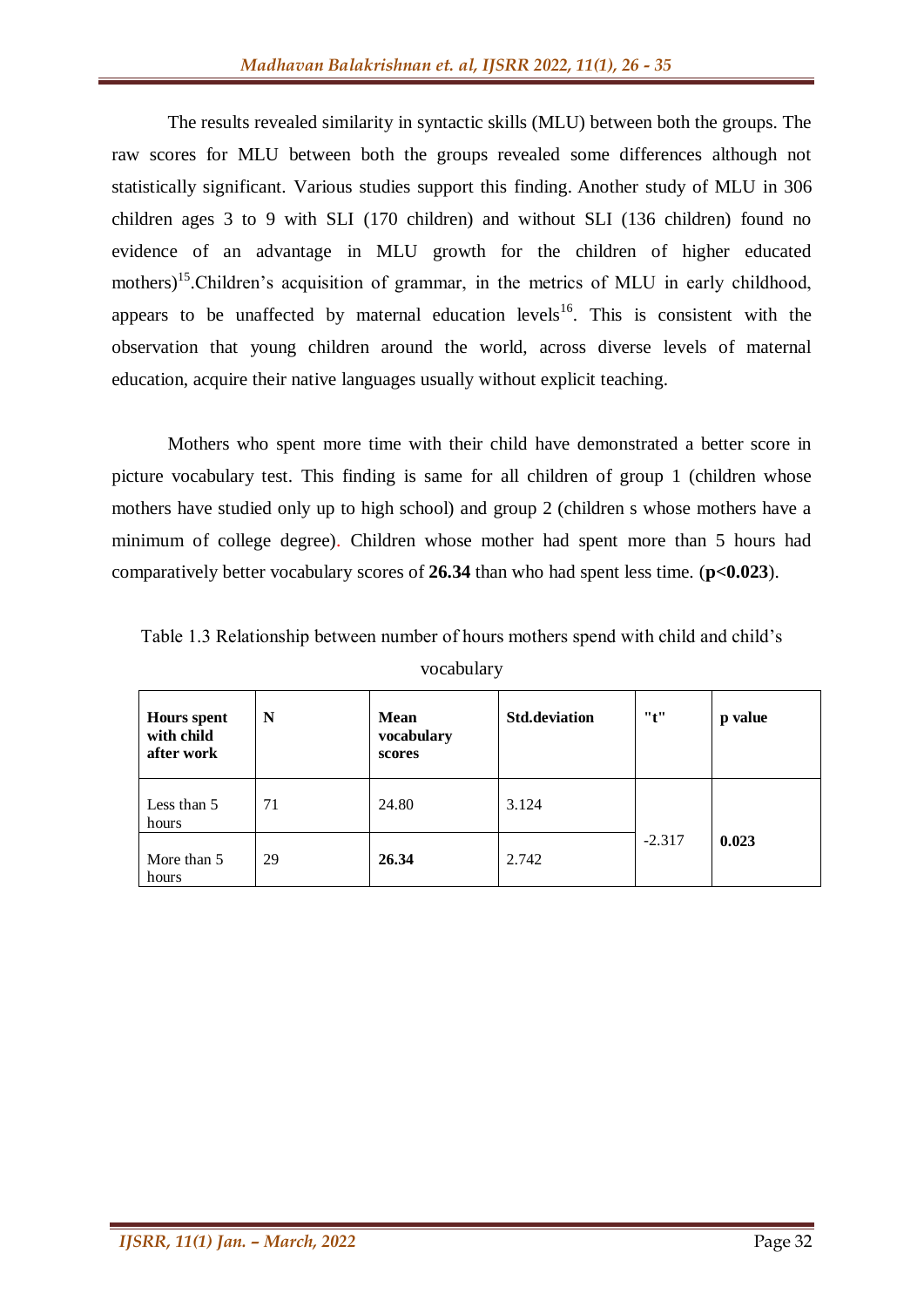

Figure 1.3- Graphical representation depicting relationship between number of hours mothers spent with child and child's vocabulary

It is seen in table 1.3 that irrespective of the mother's qualification and nature of their employment, the total number of hours they spent with their children everyday contributed majorly to child's vocabulary. 29 mothers spent more than 5 hours with their children per day and results showed a mean vocabulary score of **26.34** whereas 71 mothers spent less than 5 hours per day showing a mean vocabulary score of **24.80**. These results have a significant statistical difference (**p<0.023**), indicating that the number of hours mothers spend interacting with their children is an important influencing factor in child's speech and language development. Marinella Majorano, Chiara Rainieri and Paola Corsano in 2013 conducted a study focusing on the characteristics of parent child-directed communication and its relationship with child language development. The characteristics of the maternal and paternal child-directed language (MLU and lexicon in Italian language) were analyzed. Significant differences between mothers and fathers in the quantitative characteristics of mean length of utterances (MLU) were noted. This indicates that children's MLU is majorly dependent on the quantitative and qualitative communication of mothers with them. Improved child's lexicon was seen because the number of words mother spoken to the child. This shows an establishment of clear relationship between the characteristics of maternal child-directed language and child language development <sup>17</sup>.

The finding of the present study reveal that the quality and quantity of mother-child interactions played a very important role in providing an enriching and stimulating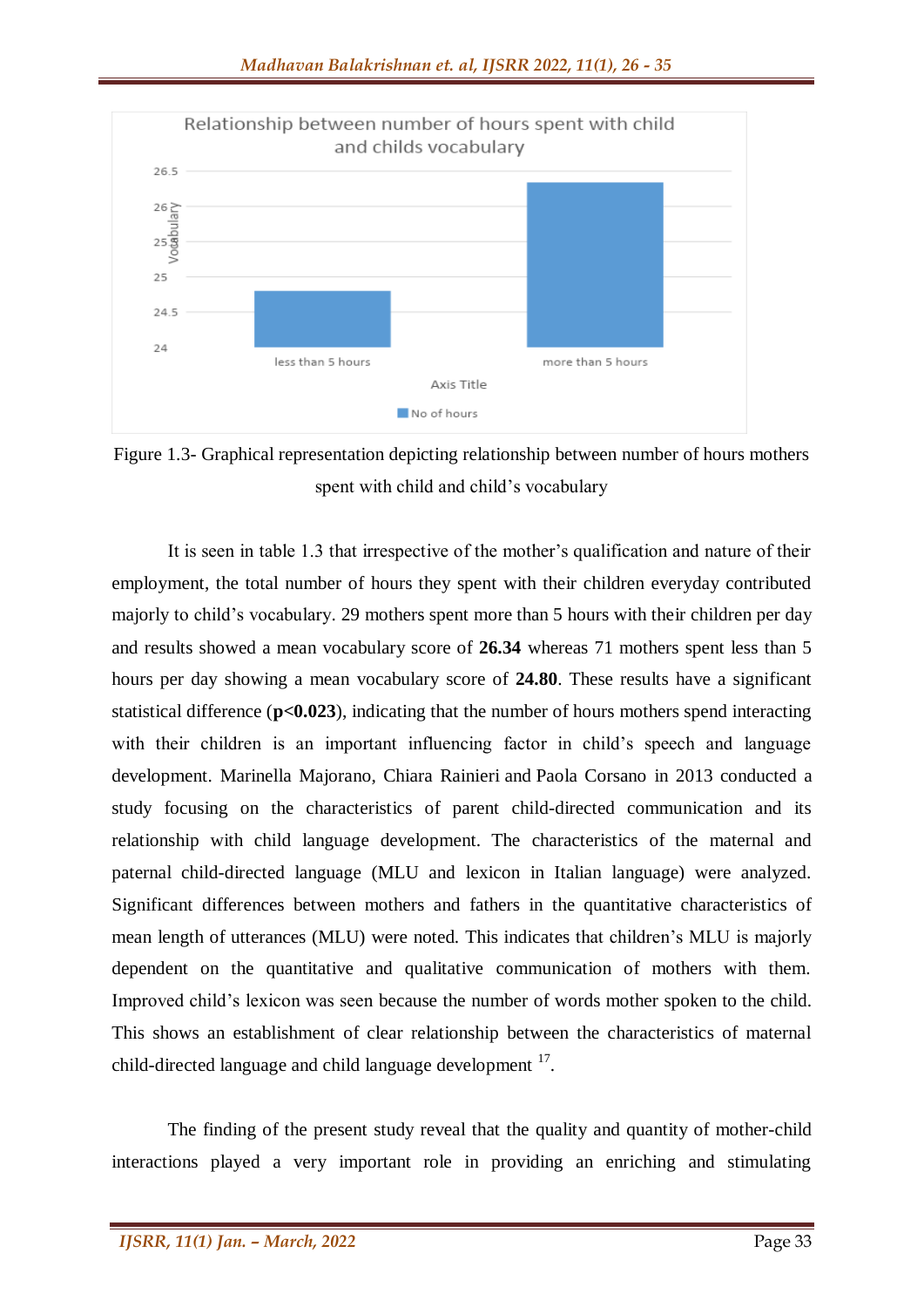environment necessary for language acquisition, and this was reflected in the significant positive vocabulary score and improved MLU.

# **CONCLUSION**

A significant statistical difference was seen in the mean scores between both the groups for picture vocabulary test. The children whose mothers have a minimum of college degree showed a better vocabulary score compared to children whose mothers have studied up to high school. No significant difference was seen in MLU between both the groups.

Another important finding from the present study is that the quality and quantity of mother-child interactions played a very important role in providing an enriching and stimulating environment necessary for language acquisition. So, it is important to recommend to the parents to spend more time interacting with their children, this could involve general conversation about daily routine, reading books together or simply playing with them.

# **REFERENCES**

- 1. Hart B, Risley TR. The early catastrophe: The 30 million word gap by age 3. American educator. 2003 Apr;27(1):4-9.
- 2. Hoff E. How social contexts support and shape language development. Developmental review. 2006 Mar 1;26(1):55-88.
- 3. Van Kleeck A, Lange A, Schwarz AL. The effects of race and maternal education level on children's retells of the Renfrew Bus Story—North American Edition. Journal of Speech, Language & Hearing Research, 54(6), 1546-1561.
- 4. Burchinal MR, Campbell FA, Bryant DM, Wasik BH, Ramey CT. Early intervention and mediating processes in cognitive performance of children of low-income African American families. Child development. 1997 Oct 1:935-54.
- 5. Entwislea DR, Astone NM. Some practical guidelines for measuring youth's race/ethnicity and socioeconomic status. Child development. 1994 Dec;65(6):1521-40.
- 6. Benasich AA, Brooks‐Gunn J. Maternal attitudes and knowledge of child‐rearing: Associations with family and child outcomes. Child development. 1996 Jun;67(3):1186- 205.
- 7. Morisset CE, Barnard KE, Booth CL. Toddlers' language development: Sex differences within social risk. Developmental Psychology. 1995 Sep;31(5):851.